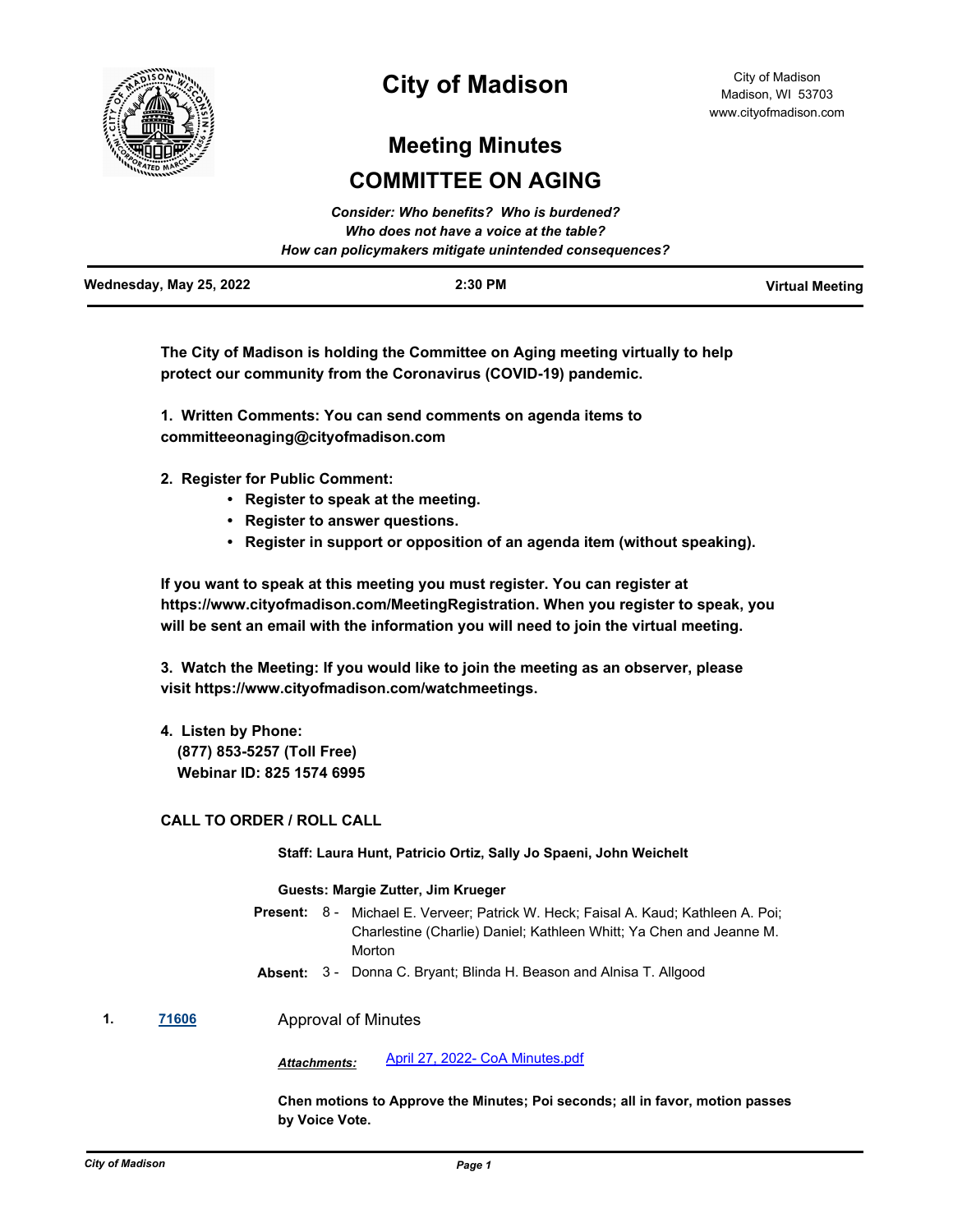**2. [66563](http://madison.legistar.com/gateway.aspx?m=l&id=/matter.aspx?key=78663)** Public Comment

**None**

#### **DISCLOSURES AND RECUSALS**

**None**

#### **NEW BUSINESS**

**3. [71608](http://madison.legistar.com/gateway.aspx?m=l&id=/matter.aspx?key=83478)** Foundation Quarterly Financial Report

[2022 1st Qtr Investments.pdf](http://madison.legistar.com/gateway.aspx?M=F&ID=9bdd3113-cf80-43db-844b-a59a3736e78b.pdf) [2022 Budget and Qtr 1 Report.pdf](http://madison.legistar.com/gateway.aspx?M=F&ID=f37539de-3311-4d5e-88fc-742a62892aa8.pdf) [Jan-April Donations.pdf](http://madison.legistar.com/gateway.aspx?M=F&ID=798fbc5a-fdc3-48ad-86c2-d551f77fbd61.pdf) *Attachments:*

**Kaud presents quarterly MSC Foundation financial report to CoA**

**4. [68449](http://madison.legistar.com/gateway.aspx?m=l&id=/matter.aspx?key=80138)** MSC Report Brief Highlights

[MSC Program Tracking- April 2022.pdf](http://madison.legistar.com/gateway.aspx?M=F&ID=d4ed5d14-0f06-4156-8de9-2d98137bd222.pdf) [MSC- April 2022 Monthly Report.pdf](http://madison.legistar.com/gateway.aspx?M=F&ID=828031e5-7d87-439e-8f2c-fc668a29ac97.pdf) *Attachments:*

**Spaeni has been organizing files and preparing for an eventual transition to her successor. Yolanda Shelton-Morris will be the interim manager of the Madison Senior Center. The MSC manager position recruitment is nearly ready for posting. An update on the process should be available at the next meeting, in July 2022.**

**Hunt reports on upcoming programs and activities at MSC.**

**5. [71609](http://madison.legistar.com/gateway.aspx?m=l&id=/matter.aspx?key=83479)** Age Friendly Community Survey Data presentation

Manager's Meeting and Committee on Aging AFC Community Input Findings [AFC Survey Infographic 4.25.22.pdf](http://madison.legistar.com/gateway.aspx?M=F&ID=02b9b112-c44b-4725-b082-85f52067d7f9.pdf) *Attachments:*

**Spaeni presents PowerPoint of Age Friendly Communities (AFC) overview and survey results, from 961 Madison residents between 8/11/21-10/22/21.**

**Weichelt reports that, based on survey responses, the next step is to create Action Plans in each of the eight domains for presentation to City leaders for consideration in future work plans, as capacity allows. The first two domains that the AFC committee will address are Transportation and Housing; hoping to recruit volunteers to assist, as well as possibly connecting with RSVP and NewBridge. The survey results will also be shared publicly via the Common Council members.**

**6. [71738](http://madison.legistar.com/gateway.aspx?m=l&id=/matter.aspx?key=83595)** Committee on Aging meeting schedule

**CoA meetings will shift to a bi-monthly (every other month) schedule until a new MSC manager is hired. Next meeting will then be July 27, 2022 (no meeting in June 2022.)**

**7. [71610](http://madison.legistar.com/gateway.aspx?m=l&id=/matter.aspx?key=83480)** A Word From Faisal Kaud